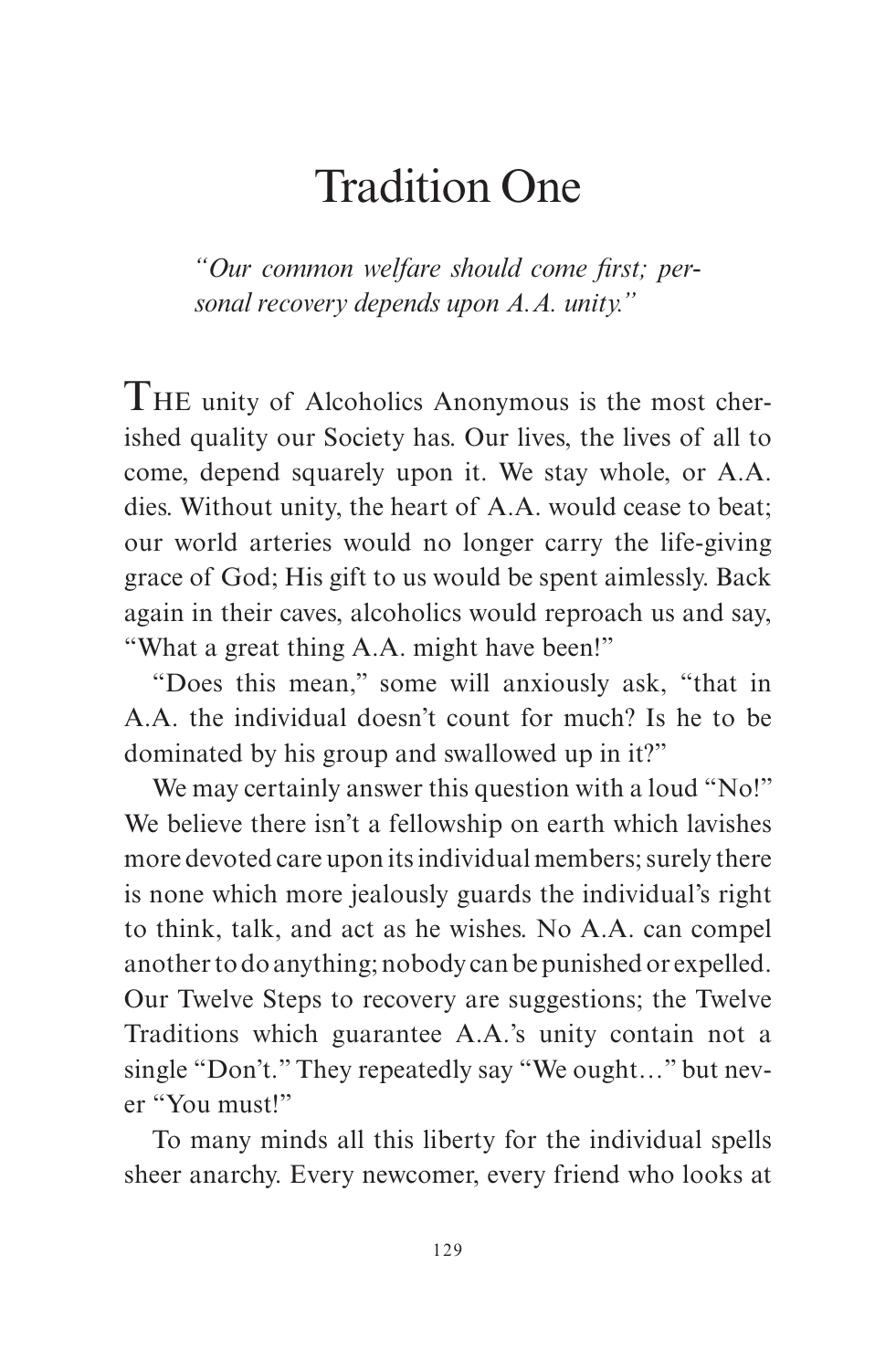A.A. for the first time is greatly puzzled. They see liberty verging on license, yet they recognize at once that A.A. has an irresistible strength of purpose and action. "How," they ask, "can such a crowd of anarchists function at all? How can they possibly place their common welfare first? What in Heaven's name holds them together?"

Those who look closely soon have the key to this strange paradox. The A.A. member has to conform to the principles of recovery. His life actually depends upon obedience to spiritual principles. If he deviates too far, the penalty is sure and swift; he sickens and dies. At first he goes along because he must, but later he discovers a way of life he really wants to live. Moreover, he finds he cannot keep this priceless gift unless he gives it away. Neither he nor anybody else can survive unless he carries the A.A. message. The moment this Twelfth Step work forms a group, another discovery is made—that most individuals cannot recover unless there *is* a group. Realization dawns that he is but a small part of a great whole; that no personal sacrifice is too great for preservation of the Fellowship. He learns that the clamor of desires and ambitions within him must be silenced whenever these could damage the group. It becomes plain that the group must survive or the individual will not.

So at the outset, how best to live and work together as groups became the prime question. In the world about us we saw personalities destroying whole peoples. The struggle for wealth, power, and prestige was tearing humanity apart as never before. If strong people were stalemated in the search for peace and harmony, what was to become of our erratic band of alcoholics? As we had once struggled